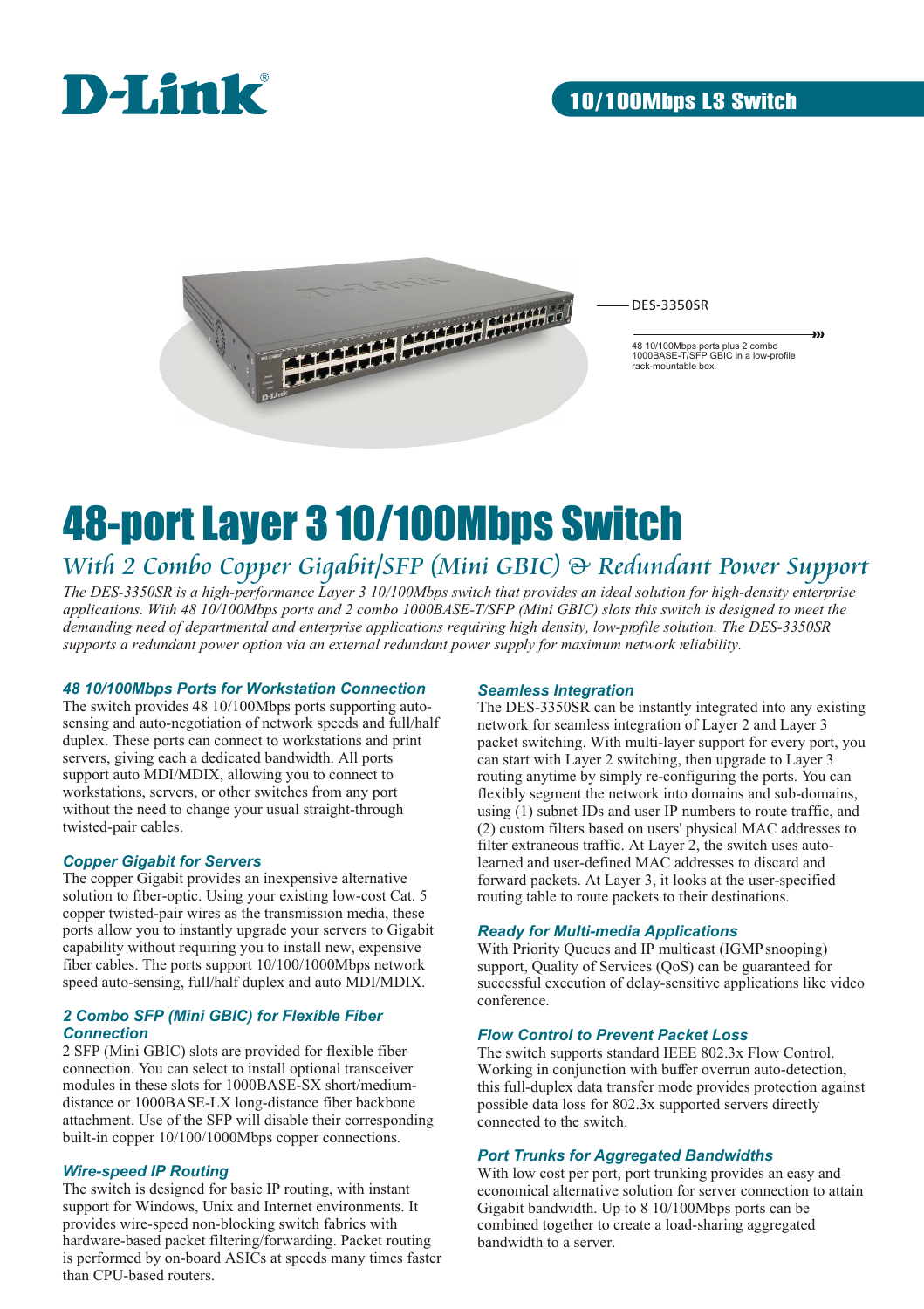## *Technical Specifications DES-3350SR*

## 10/100Mbps L3 Switch

## *VLANs for Enhanced Security & Performance*

VLANs improve security and bandwidth utilization by limiting the broadcast domains and confining intra-group traffic within their segments. To segment up the network, workstations supporting IEEE 802.1Q VLAN Tagging connected to the switch can be grouped into different Virtual LANs (VLANs). The switch also supports GVRP (GARP VLAN Registration Protocol) for automatic VLAN configuration distribution.

## *Advanced Network Access Management*

802.1x features enable user authentication for each network access attempt. Port security features allow you to limit the number of MAC addresses per port in order to control the number of stations for each port. Static MAC addresses can be defined for each port to ensure only registered machines are allowed to access. By enabling both of these features, you can establish an access mechanism based on user and machine identities, as well as control the number of access stations.

## *Multi-layer Access Control List (ACL)*

Access Control Lists (ACL) allow the network administrator to define policies on network traffic control. The switch supports comprehensive and multi-layer ACLs, providing a powerful tool for network management. For example, the switch can be set to block malicious bulk traffic from specific clients (based either on MAC or IP addresses). Or during a virus attack, the switch can be set to restrict its flooding based on a virus's unique pattern (TCP/UDP port number).

## *Advanced QoS Support*

The switch supports not only Layer 2 802.1p Priority Queue control, but also a variety of ways to prioritize network packets. Multi-layer information from L2 to L4 can be used to classify packet priorities. This function support allows you to attach IP telephony devices or video servers to the switch to run delay-sensitive applications like video conference.

### *Flexible Transmission Scheduling*

The switch supports 2 methods of packet transmission scheduling: Strict Priority Queuing and Weighted Round-Robin (WRR). You can select to use Strict Priority Queuing to strictly enforce your priority queues, or WRR to address bandwidth limitations at peak time. WRR allows each queue to be assigned a different percentage of the output port's bandwidth, so that lower-priority queues are not denied access to buffer space and port bandwidth.

## *IGMP Snooping for Broadcast Control*

The switch listens to IGMP (Internet Group Management Protocol) messages to build mapping table and associate forwarding filters. It dynamically configures the switch ports to forward IP multicast traffic only to those ports associated with multicast hosts.

## *Broadcast Storm Control*

To prevent too many broadcast/multicast packets from flooding the network, broadcast/multicast storm control is configured to screen excessive traffic. Threshold values are available to control the rate limit for each port. Packets are discarded if the respective count exceeds the configured upper threshold in a given time interval. The possible range of upper threshold is from 0 to 255k packets per second.

## *Port Mirroring*

This function allows you to mirror adjacent ports for the purpose of analyzing incoming and outgoing packets where packet patterns can be studied.

## *802.1D Spanning Tree Compatible & 802.1w Rapid Spanning Tree Support*

For mission critical environments with multiple switches supporting Rapid STP, you can configure the stack of switches with a redundant backup bridge path, so transmission and reception of packets can be guaranteed in event of any fail-over switch on the network.

### *Multiple Management Interfaces*

SNMP v.1, v.2c, v.3 network management is supported, using the built-in MIBs. RMON monitoring and SYSLOG are provided for effective central management. The switch also provides a Command Line Interface (CLI) and a Web-based GUI. CLI enables quick system configuration for administrators familiar with command line operation. The embedded Web-based interface allows you to easily access the switch from anywhere on the network and troubleshoot it in real-time. You can, for example, browse the MAC address table via the Web browser and perform searching to identify the location of any workstation. Port utilization graphs provide real-time traffic monitoring and diagnostic information.

### *Redundant Power Support*

The switch can be connected to a DPS-200 external power supply for redundant power backup purposes. In case the built-in internal power supply fails, the redundant power supply unit will automatically provide all the required power to ensure continuous operation.

### *Features*

- *48 10/100Mbps ports*
- *2 combo 10/100/1000Mbps/SFP (Mini GBIC) slots*
- *Redundant power backup support*
- *Auto MDI/MDIX for all twisted-pair ports*
- *Port trunks of up to 8 Fast Ethernet ports, supporting 802.3ad LACP*
- *IP routing supporting RIP-1, RIP-2, OSPF routing protocols, DVMRP, PIM Dense mode*
- *Supports 802.1Q VLAN, IGMP snooping, 802.1p Priority Queues, port mirroring*
- *Multi-layer ACL and QoS support*
- *Administrator-definable port security*
- *802.1x port-based/MAC-based access control*
- 
- *Broadcast storm control*
- *802.3x Flow Control*
- *802.1D compatible and 802.1w Spanning Tree for redundant backup bridge paths*
- *SNMP v.1, v2c, v.3 network management, RMON monitoring*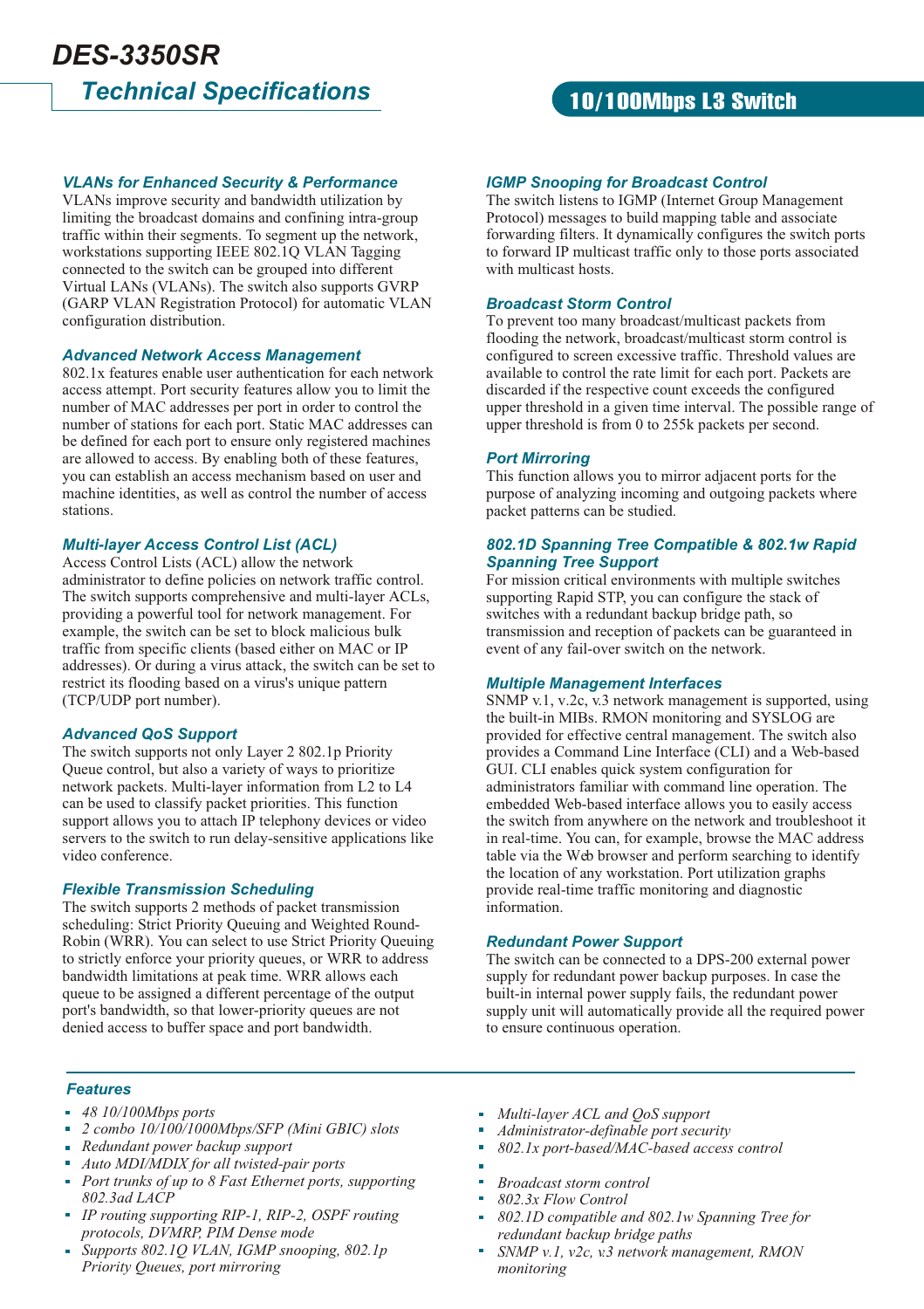## *Technical Specifications DES-3350SR*

## *Hardware*

#### **Number of Ports**

- 48 auto-sensing 10/100Mbps ports
- 2 combo 10/100/1000Mbps/SFP (Mini GBIC) slots

#### **LED**

- Power (per device)
- Console (per device)
- RPS (per device)
- Link/Act (per port)

#### **Port Functions**

- IEEE 802.3 10BASE-T/802.3u 100BASE-TX, 802.3ab 1000BASE-T standards
- Auto-sensing speed with ANSI/IEEE 802.3 NWay auto-negotiation
- Full/half duplex for 10/100Mbps speed
- Full duplex for 1000Mbps speed
- IEEE 802.3x Flow Control in full-duplex, back pressure in half-duplex
- MDI/MDIX auto-sensing per port
- 10BASE-T cables:
- UTP Cat. 3, 4, 5 (100 m max.)
- 100BASE-TX, 1000BASE-T cables:
- UTP Cat. 5 (100 m max.)

## *Software*

#### **IP Routing**

- IP v4 support
- IP Fragmentation support
- Routing protocols supported: Static routing RIP-1, RIP-2 OSPF v.2

#### **VLAN**

- IEEE 802.1Q Tagged VLAN
- Number of VLANs: 255 per device (max.)

#### **Spanning Tree**

- 802.1D Spanning Tree compatible
- 802.1w Rapid Spanning Tree

#### **Multicast**

- IGMP v2
- IGMP Snooping
- DVMRP - PIM-DM
- 

### **Priority Queues (CoS)**

- Standard: IEEE 802.1p
- Number of queues: 4

#### **Traffic Classification (CoS)**

*Can be based on user-definable application types:*

- TOS
- Diffserv (DSCP) - MAC address
- IP address
- TCP/UDP port number

## **Access Control Security**

- Port security
- 802.1x Port-based access control support
- 802.1x MAC-based access control support
- RADIUS client for 802.1x
- Multi-layer ACL (Access Control List) based on: VLAN Protocol type TCP/UDP port number
- 802.1p Diffserv (DSCP) MAC address IP address

#### **Port Trunk**

- Number of trunking groups per switch: 6
- Number of Fast Ethernet ports per trunk: 8 (max.)
- Operation mode: load sharing

## *Performance*

**Transmission Method** Store-and-forward

#### **MAC Address Table**

8K entries per device

#### **MAC Address Learning**

- Dynamic entries: automatic update
- Static entries: user-defined

#### **Routing Table**

2K entries per device

#### **Layer 2 Packet Forwarding Rates (half duplex)**

10/100Mbps L3 Switch

- Ethernet: 14,880 pps per port
- Fast Ethernet: 148,810 pps per port
- Gigabit Ethernet: 1,488,100 pps per port

#### **Layer 3 Packet Forwarding Rate (half duplex)** 10.1Mpps

#### **Memory**

64 MB SDRAM packet buffer

## *Configuration & Management*

**Management Methods & Standards**

- SNMP management v.1, v.2c, v.3 - Web-based management (via web browser)
- RMON monitoring
- Telnet (up to 8 sessions)
- CLI (command line interface)

**Management Security** Password enabled

#### **MIBs**

- MIB-II (RFC 1213)
- Bridge MIB (RFC 1493)
- RMON MIB (RFC 1757)
- RIP (RFC 1724) - OSPF (RFC 1850)
- CIDR (RFC 2096)
- 802.1Q VLAN MIB (RFC 2674)
- IGMP MIB (RFC 2833)
- If MIB (RFC 2233)
- Ethernet-like MIB (RFC 2358)
- D-Link enterprise MIB

#### **RMON Groups**

1, 2, 3, 9 (Alarm, Statistics, History, Event)

#### **IP Number Self-identification**

- DHCP client
- Bootp client

**Firmware Upgrade TFTP** 

**Console Port** DB-9 RS-232 DCE

#### *Physical & Environmental* **Power Input**

**Redundant Power Backup Support**

Connector to connect to external redundant power supply

100 - 240 VAC, 50/60 Hz Internal universal power supply

**Power Consumption**

40 x 40 mm DC fans x 2

35 watts **Ventilation**